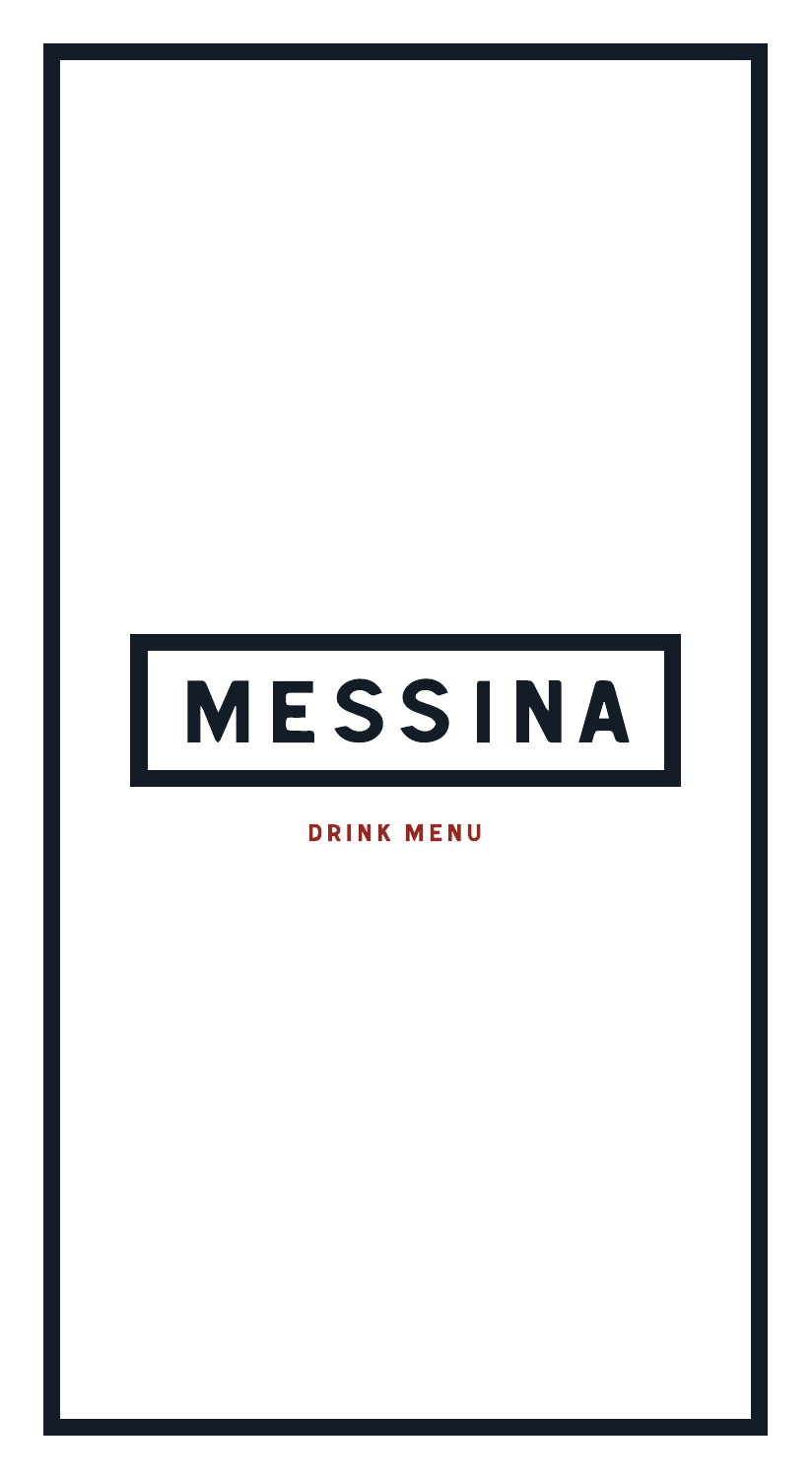## COCKTAILS

### Club standards

| <b>STRUT AND BURN</b><br>tequila, blackberry brandy, elderflower, lemon   | 12. |
|---------------------------------------------------------------------------|-----|
| COLAB NO. 5<br>teeling irish whiskey, yellow chartruese, carpano classico | 15  |
| DIE YOUNG, STAY PRETTY<br>club limoncello, aperol, blood orange, fizz     | 12. |
| <b>JOE THE GOAT</b><br>rye, averna, blueberry-thyme, walnut bitters       | 14  |
| <b>GOLD SLIPPERS</b>                                                      |     |

vodka, cucumber, lillet, lemon, honey

## COCKTAILS

#### **RETRO**

| <b>VIEUX CARRE</b><br>cognac, rye, punt e mes, benedictine             | 14 |
|------------------------------------------------------------------------|----|
| <b>HANKY PANKY</b><br>beefeater gin, carpano antica, fernet branca     | 12 |
| <b>MAI TAI</b><br>appleton & smith and cross rum, lime, sesame orgeat  |    |
| <b>KIR ROYALE</b><br>creme de cassis, cielo prosecco                   | 12 |
| <b>AVIATION</b><br>plymouth gin, luxardo maraschino, creme de violette |    |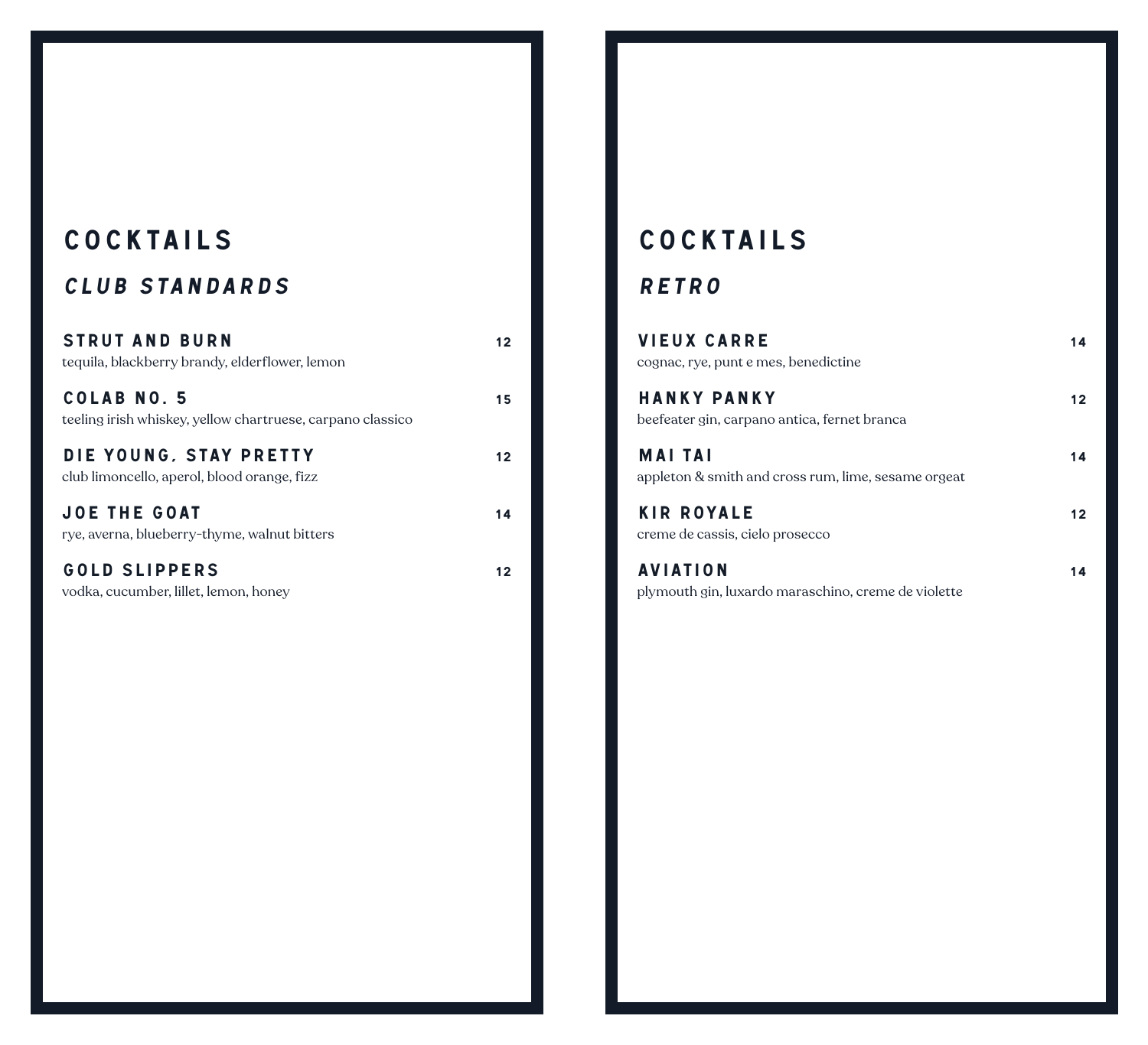## TABLE WINE

#### WHITE

| mureda, organic sauvignon blanc (spain)<br>stonefruit, slightly floral, dry            | 8 |
|----------------------------------------------------------------------------------------|---|
| <b>RED</b>                                                                             |   |
| "from the tank" grenache/syrah (cotes-du-rhone)<br>smoky red fruit, violet, herbaceous | я |
|                                                                                        |   |

## FIZZY

cielo, prosecco (italy) 11 fruity, notes of apple, bright

## WHITE

#### GlasS

| vegas altas, eva de los santos blanco (spain)<br>honeycomb, nectarine, minerality               | 11  |
|-------------------------------------------------------------------------------------------------|-----|
| paolo e noemia, orvieto (italy)<br>white fruits, citrus, soft                                   | 10  |
| mayu pedro ximinez (chile)<br>jasmine, lily, dry & mild minerality                              | 11  |
| cantina frentana trebbiano d'abruzzo (italy)<br>white flower, yellow plums, soft citrus acidity | 12. |
| <b>BOTTLE</b>                                                                                   |     |
| il monticello, groppolo vermentino (italy)<br>dry, citrus fruits, mineral finish                | 65  |
| atzai bizkaiko tvakolina (apain)                                                                | ៰៱  |

atzai, bizkaiko txakolina (spain) 82 pear & peach, very dry, no fizz

## PINK

#### Glass

| 12 |
|----|
|    |
|    |

domaine rimbert, vin de table – le petit cochon bronze (france) 68 blueberry jam, red & black fruit, elegant

## RED

#### GlasS

| chateau jouclary, cabardes cab franc/merlot/grenache (france)<br>cherry, blackberries, pepper | 12  |
|-----------------------------------------------------------------------------------------------|-----|
| companon arrieta, tempranillo (spain)<br>tart berry, earth, juice & spices                    | 11  |
| deloach, zinfandel (california)<br>raspberry, currant, slight oak                             | 10  |
| portillo, pinot noir (argentina)<br>ripe cherry, soft tannins, nutmeg & cloves                | 1 ດ |

#### Bottle

| passera poggio trevvalle sangiovese (italy) | 67 |
|---------------------------------------------|----|
| lavender, pomegranate, earth & herbs        |    |
| la tour de gatigne, merlot (france)         | 75 |
| blackberries & black cherry, clean, dry     |    |